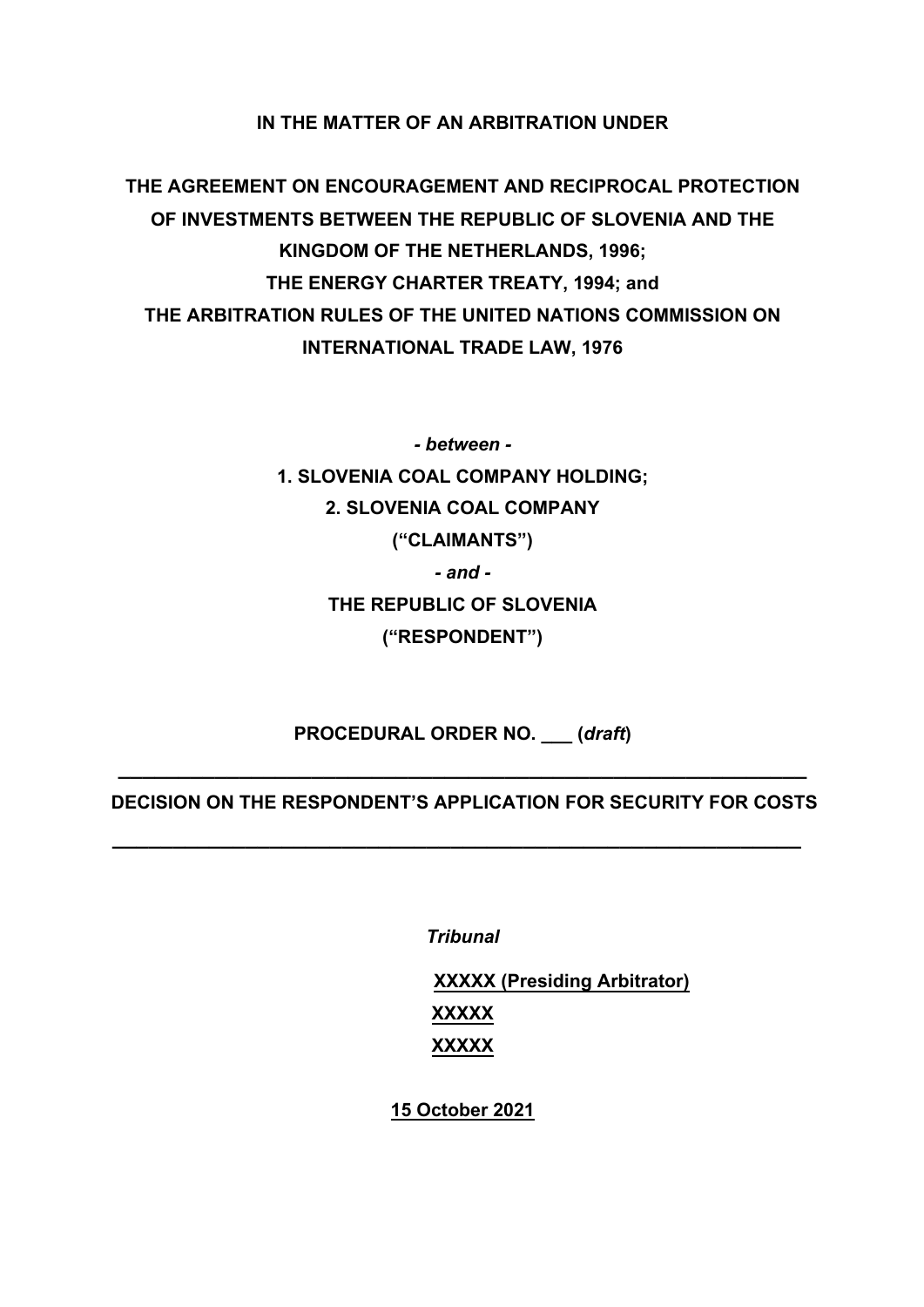# **TABLE OF CONTENTS**

| (a) What are the prospects of success of the claim(s) and defence(s) 9 |
|------------------------------------------------------------------------|
| (b) Whether an adverse costs award could be satisfied by the Claimant  |
| and whether Claimants' assets are available for enforcement of         |
| (c) Whether it is fair in all of the circumstances to require Claimant |
|                                                                        |
| 5. APPLICABILITY OF ENGLISH CIVIL PROCEDURE RULES AND SIGNIFICANCE     |
| OF PLACE OF INCORPORATION FOR SECURITY OF COSTS 12                     |
|                                                                        |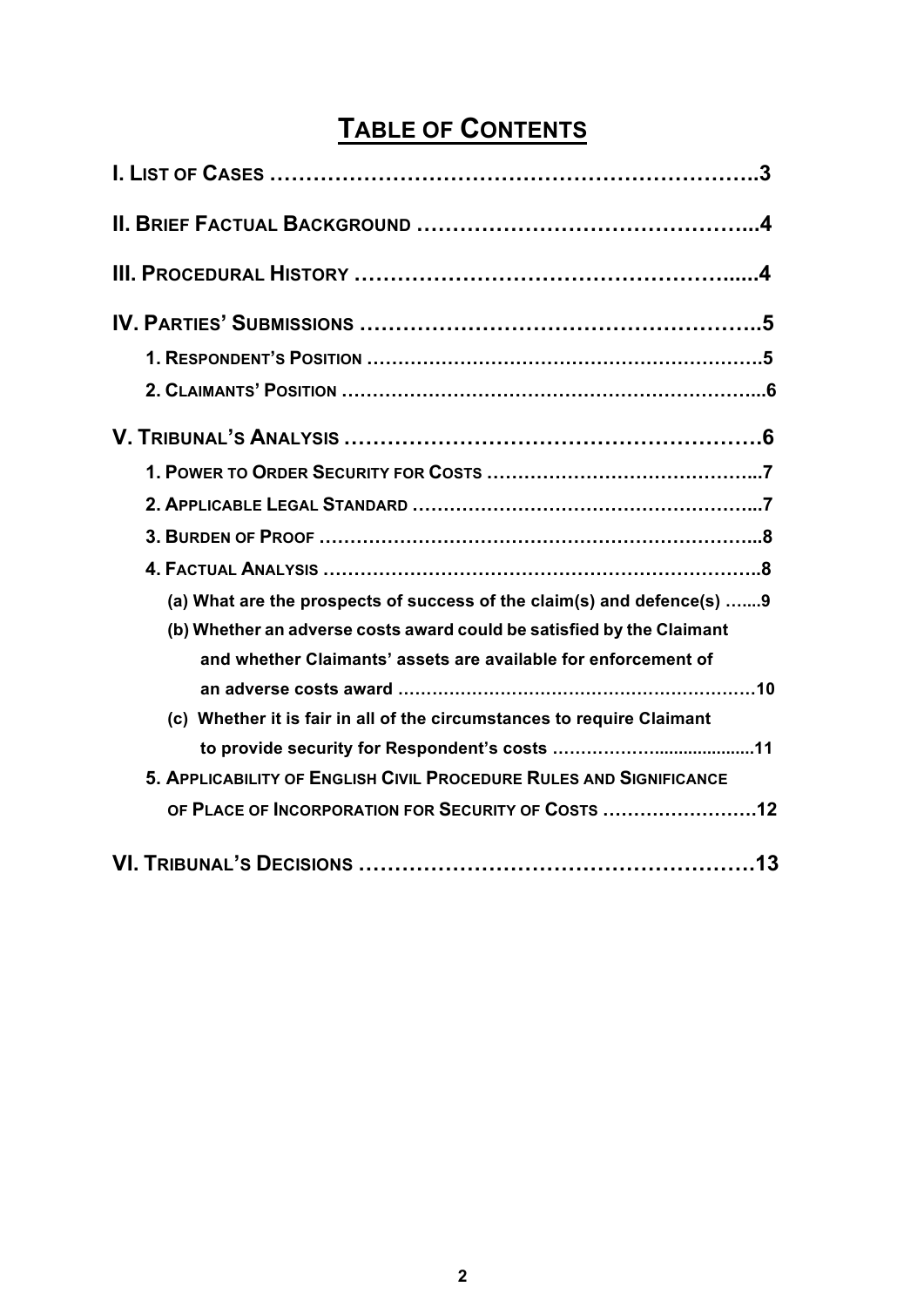# **I. LIST OF CASES:**

| No. | <b>Case Citation</b>                                        | <b>Referred</b>       |
|-----|-------------------------------------------------------------|-----------------------|
| 1.  | Tennant Energy v. Canada (PCA Case No. 2018-54),            | <b>Tennant Energy</b> |
|     | Procedural Order No. 4 (27 February 2020)                   | v. Canada             |
| 2.  | Manuel García Armas et. al. v. Venezuela (PCA Case No.      | Manuel García         |
|     | 2016-08), Decision on Respondent's Request<br>f or          | Armas                 |
|     | Provisional Measures (20 June 2018)                         | v. Venezuela          |
| 3.  | South American Silver Limited (Bermuda) v. Bolivia (PCA     | South American        |
|     | Case No. 2013-15), Procedural Order No. 10 (11 January      | Silver v. Bolivia     |
|     | 2016)                                                       |                       |
| 4.  | RSM Production Corporation v. Saint Lucia (ICSID Case No.   | <b>RSM Production</b> |
|     | ARB/12/10), Decision on Saint Lucias Request for            | v. Saint Lucia        |
|     | Security for Costs (13 August 2014)                         |                       |
| 5.  | Dirk Herzig as Insolvency Administrator over Assets of      | <b>Dirk Herzig</b>    |
|     | Unionmatex v. Turkmenistan (ICSID Case No. ARB/18/35),      | (Unionmatex)          |
|     | Decision on the Respondent's Request for Security for       | v. Turkmenistan       |
|     | Costs and the Claimant's Request for Security for Claim     |                       |
|     | (27 January 2020)                                           |                       |
| 6.  | Eugene Kazmin v. Latvia (ICSID Case No. ARB/17/5),          | Eugene Kazmin         |
|     | Decision on the Respondent's Application for Security       | v. Latvia             |
|     | for Costs (13 April 2020)                                   |                       |
| 7.  | Julio Miguel Orlandini-Agreda and Compania Minera Orlandini | Orlandini             |
|     | v. Bolivia (PCA Case No. 2018-39), Decision on the          | v. Bolivia            |
|     | Respondent's Application for Termination, Trifurcation      |                       |
|     | and Security for Costs (9 July 2019)                        |                       |
| 8.  | Libananco Holdings Co. Limited v. Turkey (ICSID Case No.    | Libananco             |
|     | ARB/06/8), Decision on Preliminary Issues (23 June          | v. Turkey             |
|     | 2008)                                                       |                       |
| 9.  | Commerce Group Corp. & San Sebastian Gold Mines, Inc. v.    | Commerce              |
|     | El Salvador (ICSID Case No. ARB/09/17), Decision on El      | Group & San           |
|     | Salvador's Application for Security for Costs (20           | Sebastian             |
|     | September 2012)                                             | v. El Salvador        |
| 10. | EuroGas Inc. and Belmont Resources Inc. v. Slovakia (ICSID  | EuroGas               |
|     | Case No. ARB/14/14), Procedural Order No. 3 -Decision       | v. Slovakia           |
|     | on the Parties' Requests for Provisional Measures (23       |                       |
|     | June 2015)                                                  |                       |
| 11. | Millicom International Operations and Sentel v. Senegal     | <b>Millicom</b>       |
|     | (ICSID Case No. ARB/08/20), Decision on<br>the              | v. Senegal            |
|     | Application for Provisional Measures (9 December            |                       |
|     | 2009)                                                       |                       |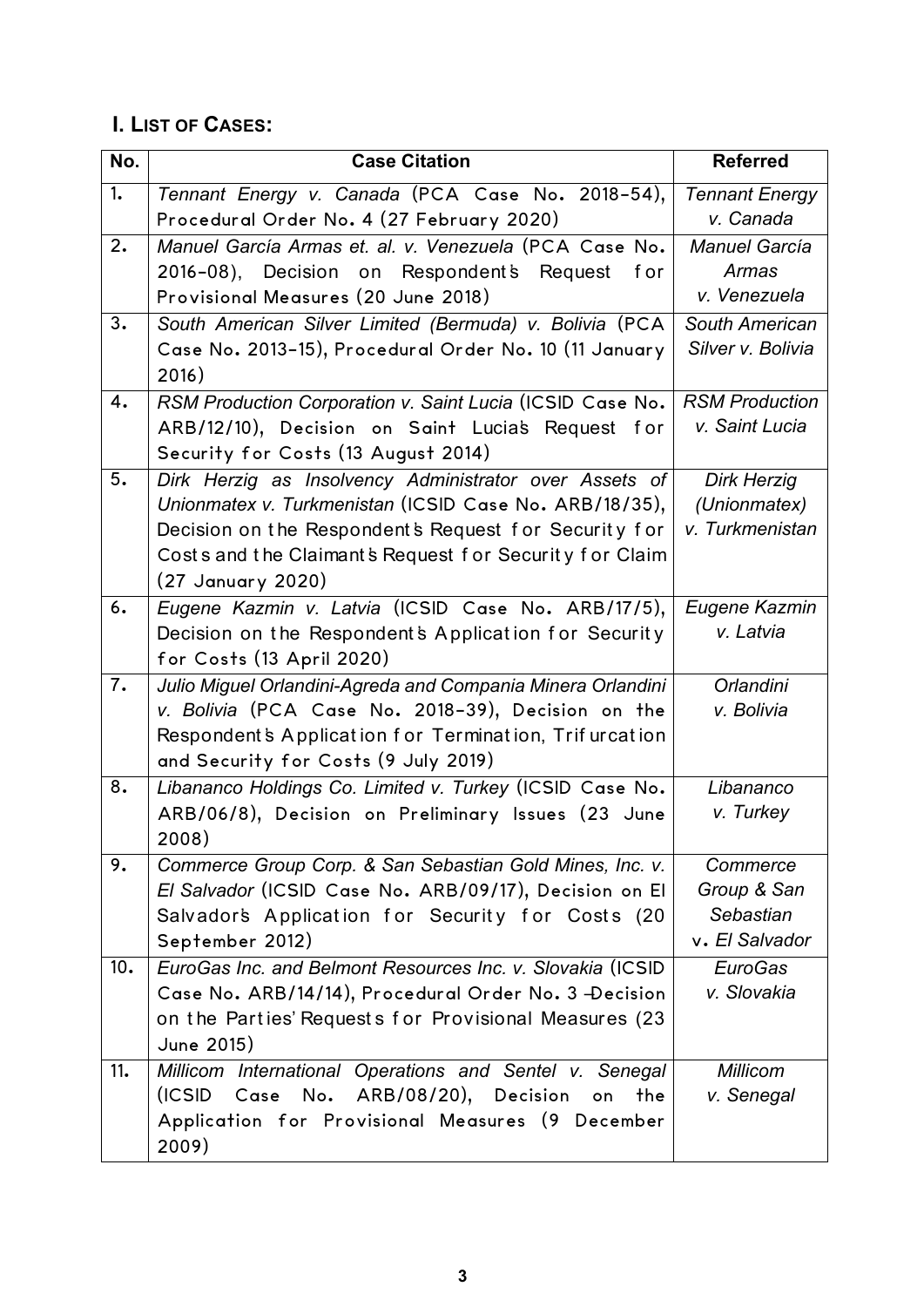| 12. | Bay View Group & Spalena Company v. Rwanda (ICSID Case         | Bay View &     |
|-----|----------------------------------------------------------------|----------------|
|     | No. ARB/18/21) Respondent's Request for Security for           | Spalena        |
|     | Costs (28 September 2020)                                      | v. Rwanda      |
|     |                                                                |                |
| 13. | Goknur Gida Maddeleri Enerji Imalet Ithalat Ihracat Ticaret ve | Goknur v.      |
|     | v. Sanayi As v. Cengiz Aytacli, [2021] EWCA Civ 1037 (13       | Cengiz Aytacli |
|     | <b>July 2021)</b>                                              |                |

## **II. BRIEF FACTUAL BACKGROUND:**

- 1. Slovenia Coal Company Holding (Claimant no. 1) and Slovenia Coal Company (Claimant no. 2) [collectively -Claimants], are subsidiaries of Charbon de France (CDF), which is a French company majority owned by the French State that owns and operates coal power plants directly and through its subsidiaries.
- 2. In 1994, CDF acquired Claimant no. 2., a company incorporated in Slovenia that owned and operated a coal power plant in Slovenia (Respondent). According to the Claimants, this acquisition was considered crucial to Respondent's energy needs (after the break-up of Yugoslavia). As a result, the Claimants argue, the Respondent Government granted an important tax rebate to Claimant no. 2 to attract foreign investment. In 2003, CDF restructured its holding in Claimant no. 2, through a Dutch special purpose vehicle - Slovenia Coal Company Holding (Claimant no. 1).
- 3. In 2019, Respondent Parliament approved new legislation regulating the renewable energy sect or (the Renewables Law). One of the objectives of the Renewables Law was to encourage investment in the renewable energy sector. The Law did so by granting a tax rebate to renewable projects. At the same time, the Renewables Law repealed all tax and other incent ives given to "dirty energy" projects, including Claimant no. 2's tax rebate. While the Renewables Law did not cause Claimant no. 2 to shut down immediately, it cut deeply into its profit margin and jeopardized its future.

## **III. PROCEDURAL HISTORY:**

4. In January 2020, Claimants submitted their Request for Arbitration under the Netherlands - Slovenia Republic Bilateral Investment Treaty (BIT) as well as the Energy Charter Treaty (ECT).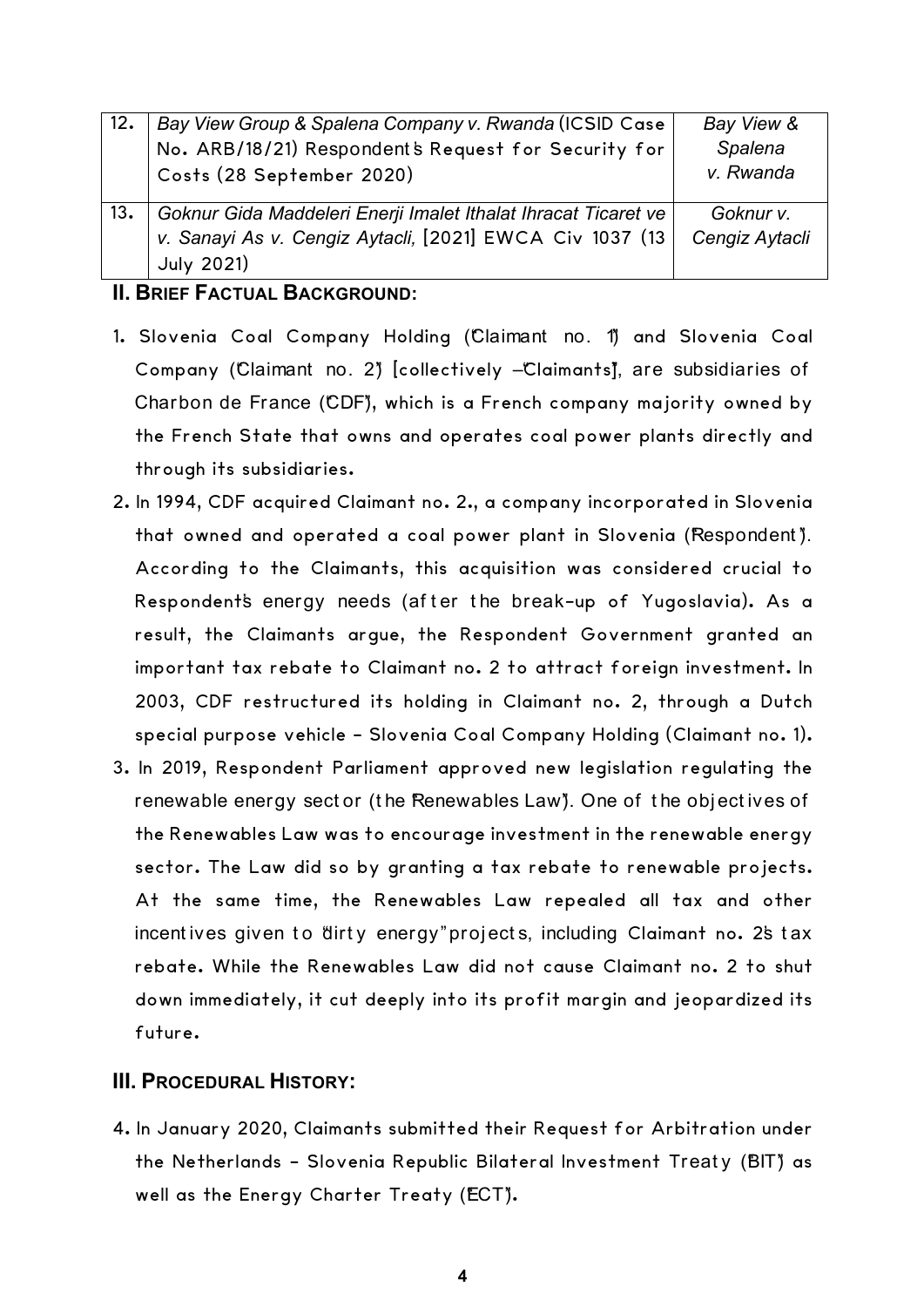- 5. In December 2020**,** Claimants submitted their Memorial on the Merits and in May 2021**,** Respondent submitted their Counter-Memorial on the Merits and Objections to Jurisdiction**.**
- 6. On 28 June 2021, Respondent submitted its request for security for costs against both Claimants in the amount of EUR 15 million**.** Two weeks later, Claimants submitted their response to Respondent's security for costs application.

## **IV. PARTIES' SUBMISSIONS:**

- **1. RESPONDENT'S POSITION:**
- 7. Respondent at the outset, submits that this tribunal lacks jurisdiction *ratione voluntatis* because:
	- (a) The Netherlands-Slovenia Republic BIT had been terminated by the Agreement for the termination of Bilateral Investment Treaties between the Member States of the European Union, and;
	- (b) In any event, the dispute resolution provisions of both the Netherlands-Slovenia BIT and the ECT became inapplicable after both Cont ract ing St at es' accession to the EU in 2004.
	- (c) At no point, Respondent provided its consent for the present arbitration for the claims alleged by Claimants.
- 8. Regarding the nature of claims, Respondent terms them as frivolous" since Claimants could not have had a legitimate expectation that the tax rebate would remain in effect indefinitely. Without prejudice, Respondent submits that, it exercised its legitimate right to use its tax powers in its national interest (i.e., to promote Respondent's energy autonomy and to fight climate change).
- 9. Furthermore, Respondent submits that its criminal court measures are entirely legitimate and cannot be called into question since Claimant no. 1's acquisit ion of Claimant no. 2 had been procured by paying bribes t o Respondent's Government officials at the time.
- 10. Respondent demonstrates that there is a likelihood that its costs in this arbitration will not be met for the following reasons:
	- (i) Claimant no. 1 is a shell holding company with no assets other than its shareholding in Claimant no. 2.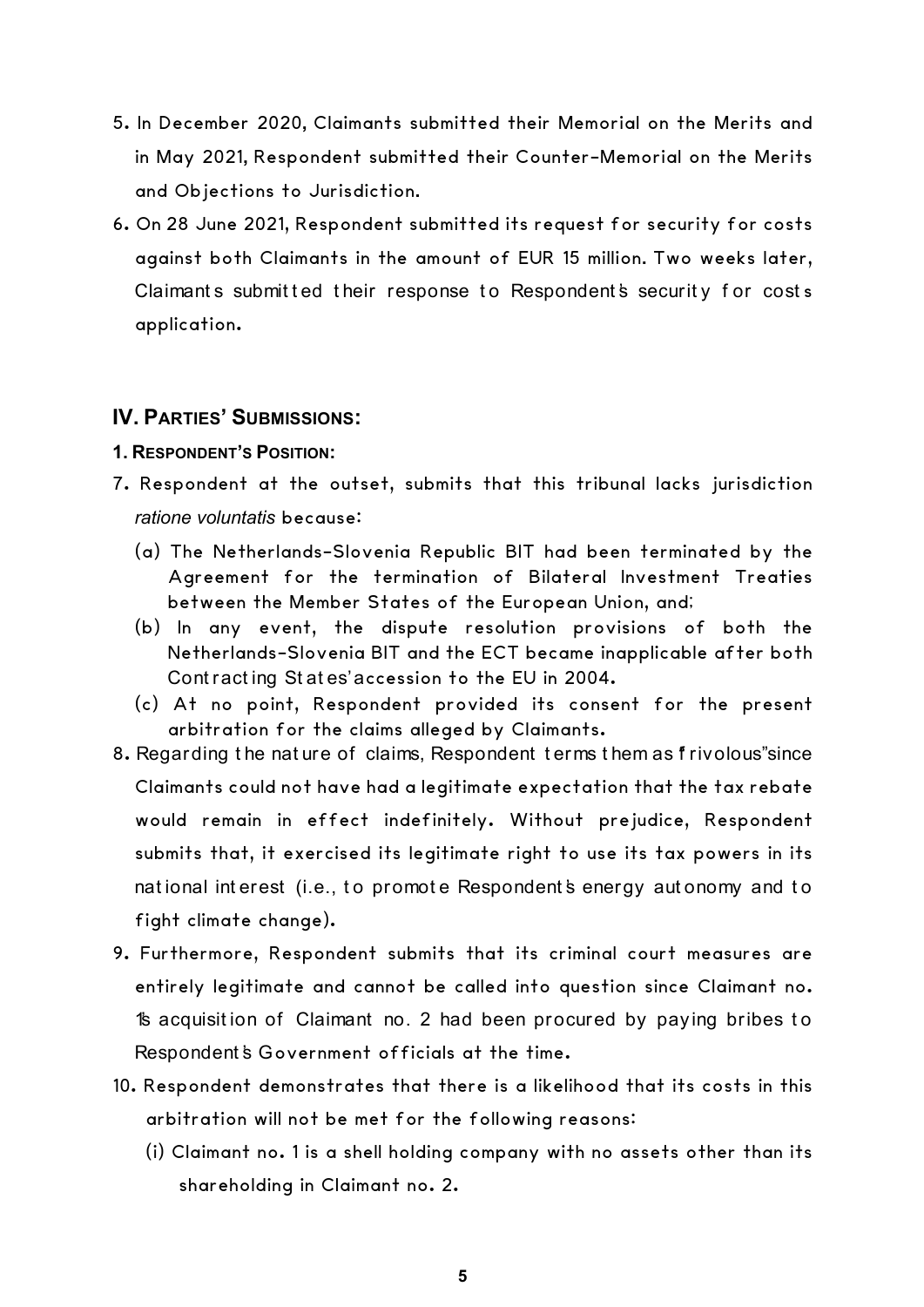- (ii) Claimant no. 2 no longer has any assets after the criminal seizure. Moreover, Claimants acknowledge that neither of the Claimants has sufficient assets to meet the security requested by Respondent.
- (iii) As conceded by Claimants themselves, the present arbitration is being funded by a third party - CDF (Claimant's parent company). However, it is unclear whether any funding arrangement obliges CDF to pay for costs.
- (iv) CDF being the feal plaint if f "in this arbit ration and, under English Civil Procedure Rules, security for costs should be ordered where the named plaintiffs are not the true party with interests in the dispute.
- (v) The risk that a costs award will go unmet is compounded by the fact that both companies are not based at the seat of arbitration (London, England).

Therefore, Respondent requests this tribunal to order a security for costs against both Claimants in the amount of EUR 15 million.

## **2. CLAIMANTS' POSITION:**

- 11. At the outset, Claimants assert that Respondent assumed the risk of arbitrating with Claimant no. 1 as it has always been a holding company for Claimant no. 2 (including when Respondent consented to arbitration with Claimant no. 2). Without prejudice, Claimant submits that Respondent's application for security for costs is untimely (as the arbitration is now at an advanced phase). Respondent at this stage, cannot use its objections to jurisdiction (which they claim are frivolous) to force through a security for costs order.
- 12. Claimants note that a likelihood of its success in merits phase of the hearing, should be irrelevant to any security for costs application. However, it substantiates that the Renewables Law', as approved by Respondent's Parliament violated *interalia* Fair & Equit able Treat ment' standard and consequently breached both the Netherlands-Slovenia BIT and ECT.
- 13. The change in circumstances with respect to Claimant no. 2 is due to Respondent alone, because the criminal seizure order is a sham as it relies on nothing more than the evidence of two witnesses, low-level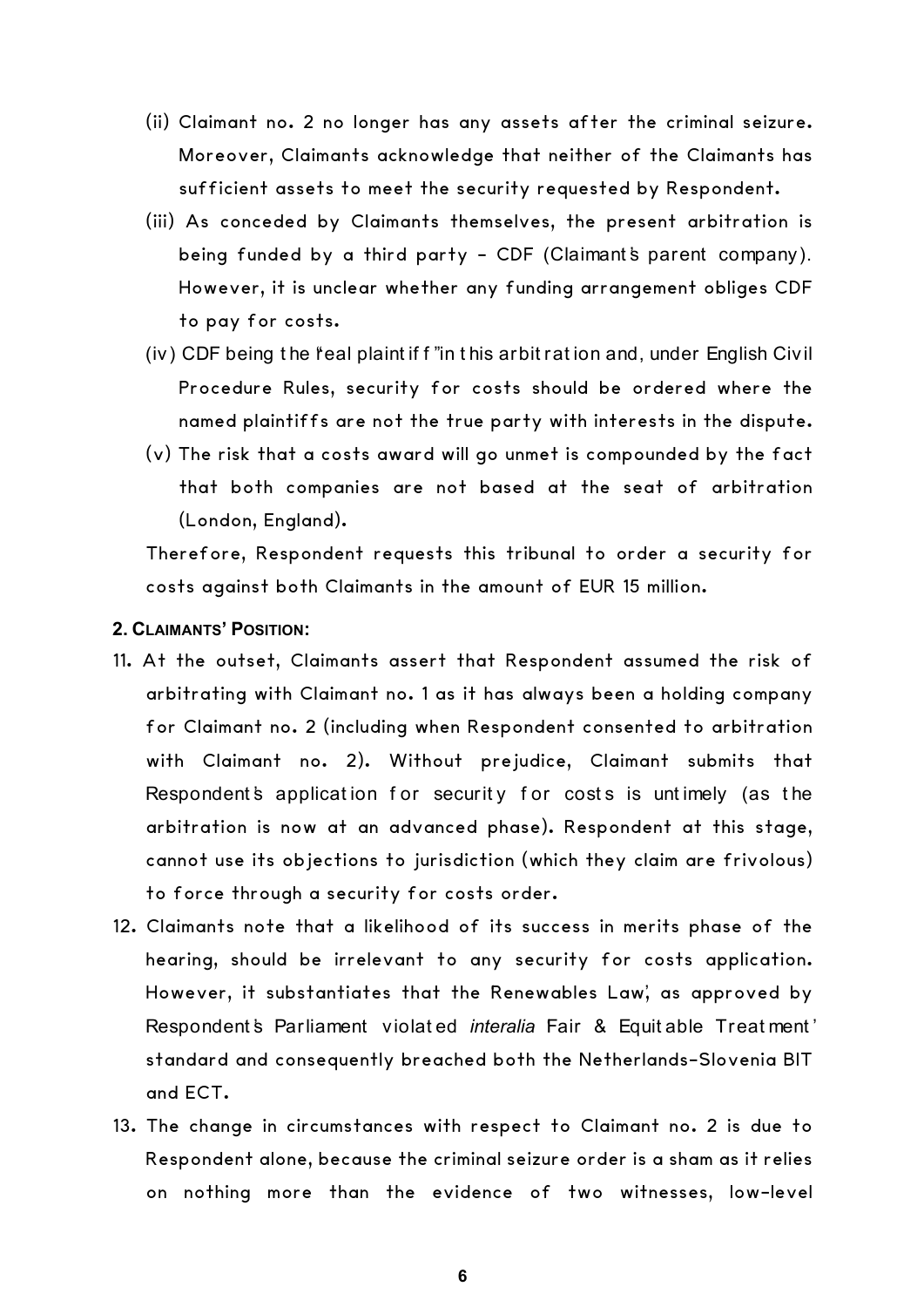Government officials at the time. Claimants elaborate that the actions of Respondent's criminal courts are a further breach of its treaty obligations.

- 14. Claimants admit that they are being funded by a third-party –CDF, and also acknowledge that Claimants do not have the capacity to provide such a security (although they do not mention whether CDF could meet such an order). However, they submit that merely because its claims are being funded by a third party is irrelevant for security for costs purpose.
- 15. Claimants submit that in international arbitrations, neither the place of incorporation of the party against whom security is ordered nor any National Rules of Civil Procedure such as English Rules of Civil Procedure in the present case are relevant. Claimants conclude by requesting the tribunal to dismiss Respondent's application of security for costs whose sum has not been justified.

## **V. TRIBUNAL'S ANALYSIS:**

 

16. At the outset, the Tribunal emphasizes that this decision is made on the basis of the Tribunal's understanding of the record as it presently stands. Nothing contained herein shall pre-empt any later finding of fact or conclusion of law. Further, the Tribunal's decision could be revisited if relevant circumstances were to change or new evidence is led by either of the parties.

#### **1. POWER TO ORDER SECURITY FOR COSTS:**

17. The Tribunal first confirms its existing authority to order security for costs. This authority rests on Article 26 of the UNCITRAL Arbitration Rules, which authorizes a tribunal to grant a precautionary measure as it deems hecessary" to grant it. As evidenced by many tribunals adjudicating investment disputes under the UNCITRAL Rules, this discretionary power has been considered in an application for security for costs as a precautionary measure.<sup>1</sup>

<sup>1</sup> *Tennant Energy v. Canada,* para.171; *Manuel García Armas v. Venezuela*, para. 186; *South American Silver v. Bolivia*, para. 52**.**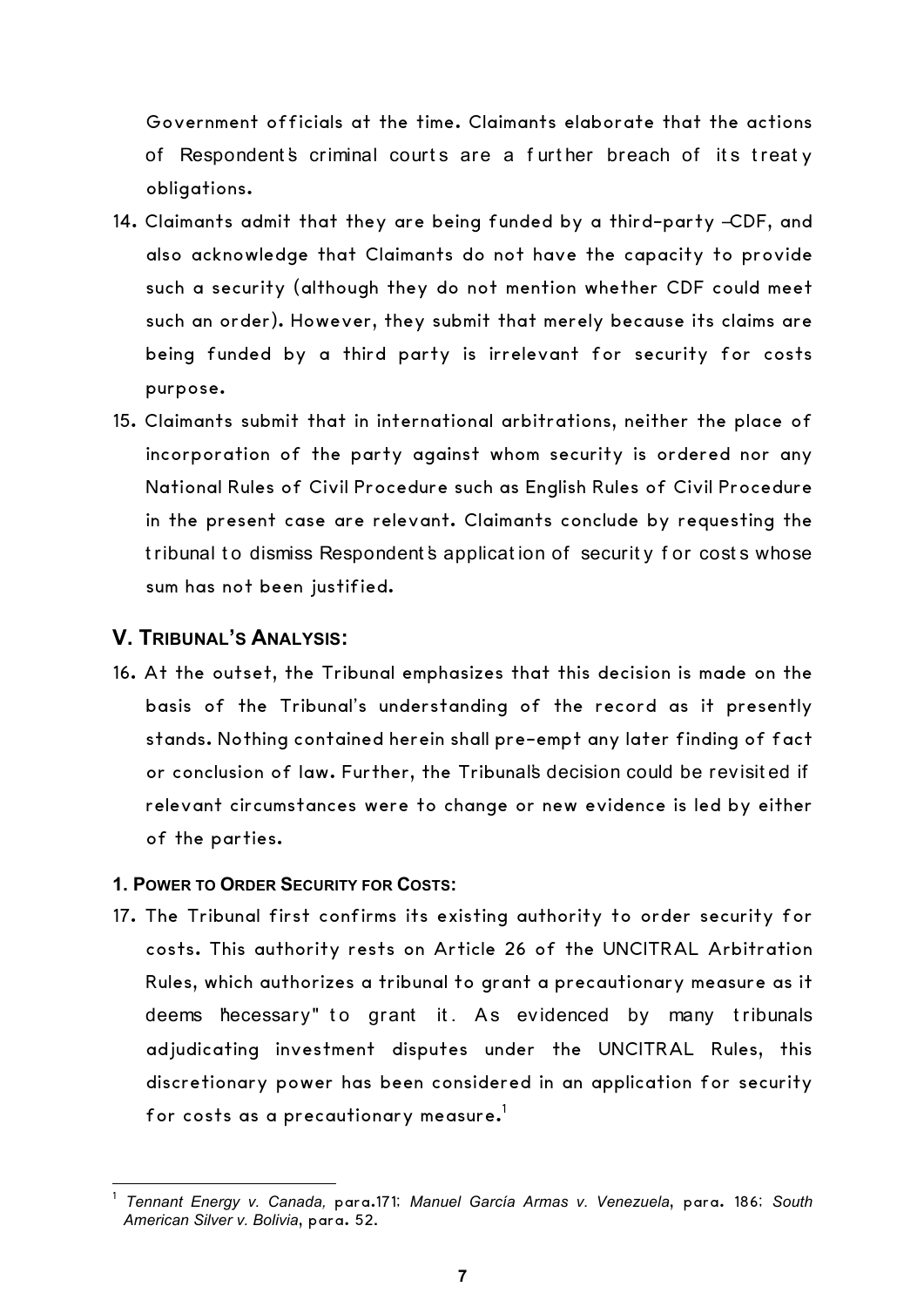#### **2. APPLICABLE LEGAL STANDARD:**

- 18. The Tribunal considers that the applicable test for evaluating an application of security for costs under Article 26 of the UNCITRAL Rules, has been set out in the case of *Manuel García Armas v. Venezuela*, 2 as four limbs:
	- (i) Whether there is, prima facie, a reasonable prospect that the tribunal will issue an award in favour of the Respondent including its costs of legal representation (fumus boni iuris);
	- (ii) Whether harm not adequately reparable by an award of damages may be caused if the measure is not ordered;
	- (iii) Whether such harm would substantially outweigh the harm that is likely to result to the party against whom the measure is directed if the measure is granted; and
	- (iv) Whether the measure requested is of such urgency that it cannot be postponed until the issuance of the award.
- 19. Both the parties to the present proceedings have relied on the Chartered Institute of Arbitrators' Guideline for Applications for Security for Costs (CIA rb Guidelines), which provides that a tribunal should consider the following matters in adjudicating whether to make an order for security for costs: $^3$ 
	- (i) Prospects of success of the claim(s) and defence(s) *(Article 2)*;
	- (ii) Claimant's ability to satisfy an adverse costs award and the availability of the claimant's assets for enforcement of an adverse costs award *(Article 3)*; and
	- (iii) Whether it is fair in all of the circumstances to require one party to provide securit y f or t he ot her part y's cost s *(Article 4)*.
- 20. The above-mentioned CIArb Guidelines also note that the abovementioned list is not exhaustive and arbitrators should also take into account any other additional considerations they may consider relevant to the particular situation of the parties and the circumstances of the arbitration. <sup>4</sup> The Tribunal notes that three pointers of the CIArb Guidelines overlaps with the first three limbs of *Manuel García Armas v.*

<u> 1989 - Johann Barn, mars ann an t-Amhain an t-Amhain an t-Amhain an t-Amhain an t-Amhain an t-Amhain an t-Amh</u>

<sup>&</sup>lt;sup>2</sup> Manuel García Armas v. Venezuela, para**.** 191; *Tennant Energy v. Canada,* para**.**172.<br><sup>3</sup> Chart ered Inst it ut e of Arbit rat ors'Guideline f or Applicat ions f or Securit y f or Cost s'2015 [CIArb Guidelines], as revised on 29 November 2016, Article 1, para. 2, available at: https://www.ciarb.org/docs/default-source/practice-guidelines-protocols-andrules/international-arbitration-guidelines-2015/2015securityforcosts.pdf?sfvrsn=16. 4 *Supra,* Article 1, paragraph 3.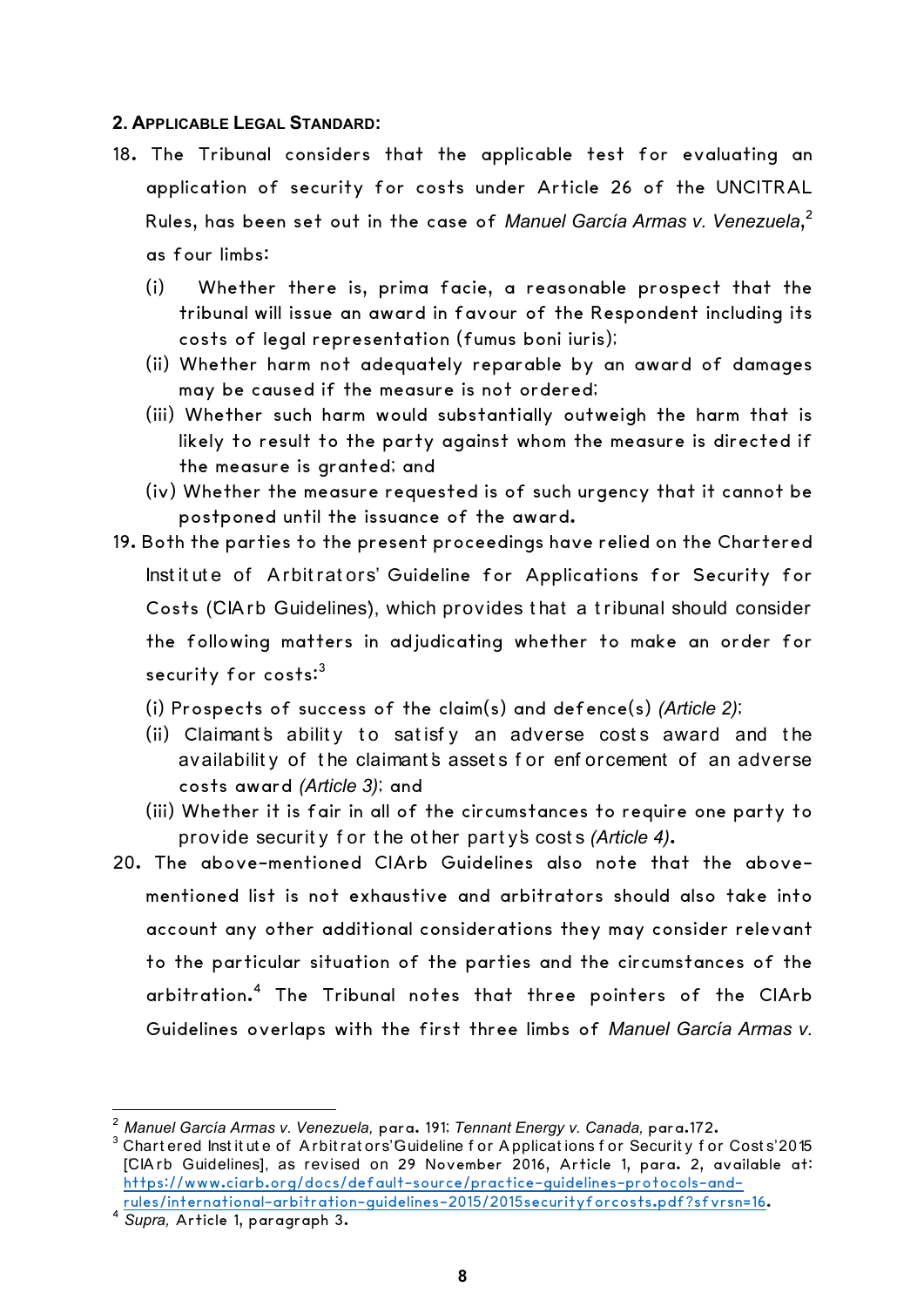*Venezuela* test. However, the Tribunal also considers the fourth limb - Urgency' in the fairness' test of CIArb Guidelines.

#### **3. BURDEN OF PROOF:**

- 21. As mentioned above, the Tribunal notes that applications for Security for Costs are predominantly a fact-specific enquiry with unique circumstances of each case assessed on a high standard of "except ional circumst ances" discharged with appropriate burden of proof. This is reason why out of nearly 70 known applications filed since December 1984, only four requests for security for costs have been granted (till date based on publicly available case record) in investment arbitrations brought under the ICSID, ICSID Additional Facility and UNCITRAL Arbitration Rules. 5
- 22. It is generally the norm that the party requesting for provisional measures such as security for costs, should bear the burden of proving the same.<sup>6</sup> However, in cases where the claimant-investor if being funded by a third-party funder, the burden and onus of proof shifts between the parties based on unique circumstances as decided by various tribunals in the past. $^7$

## **4. FACTUAL ANALYSIS:**

23. At the outset, the Tribunal cannot agree with the Claimants on its argument that Respondent's application for security for costs is untimely or delayed, since there is neither a significant departure from the adopted CIArb Guidelines forthcoming from the available case materials, nor an unjustified delay.8 The Tribunal also cannot agree with the Claimants that, Respondent is estopped from using its jurisdictional objections to force through a security for costs order at this stage, because there is no academic scholarship/literature or established

 

<sup>5</sup> *RSM Production v. Saint Lucia*; *Manuel Garcia Armas v. Venezuela*; *Dirk Herzig (Unionmatex) v.* 

*Turkmenistan*; *Eugene Kazmin v. Latvia*. <sup>6</sup> *Manuel Garcia Armas v. Venezuela*, para. 242.

<sup>7</sup> *RSM Production v. Saint Lucia*, Assenting Opinion of Gavan Griffith QC, paras. 8 and 18*; South American Silver v. Bolivia*, para. 74; *Manuel Garcia Armas v. Venezuela*, paras. 246 and

<sup>&</sup>lt;sup>8</sup> CIArb Guidelines, Commentary to Article 4, para 1(c); Bay View and Spalena v. Rwanda, para. 63.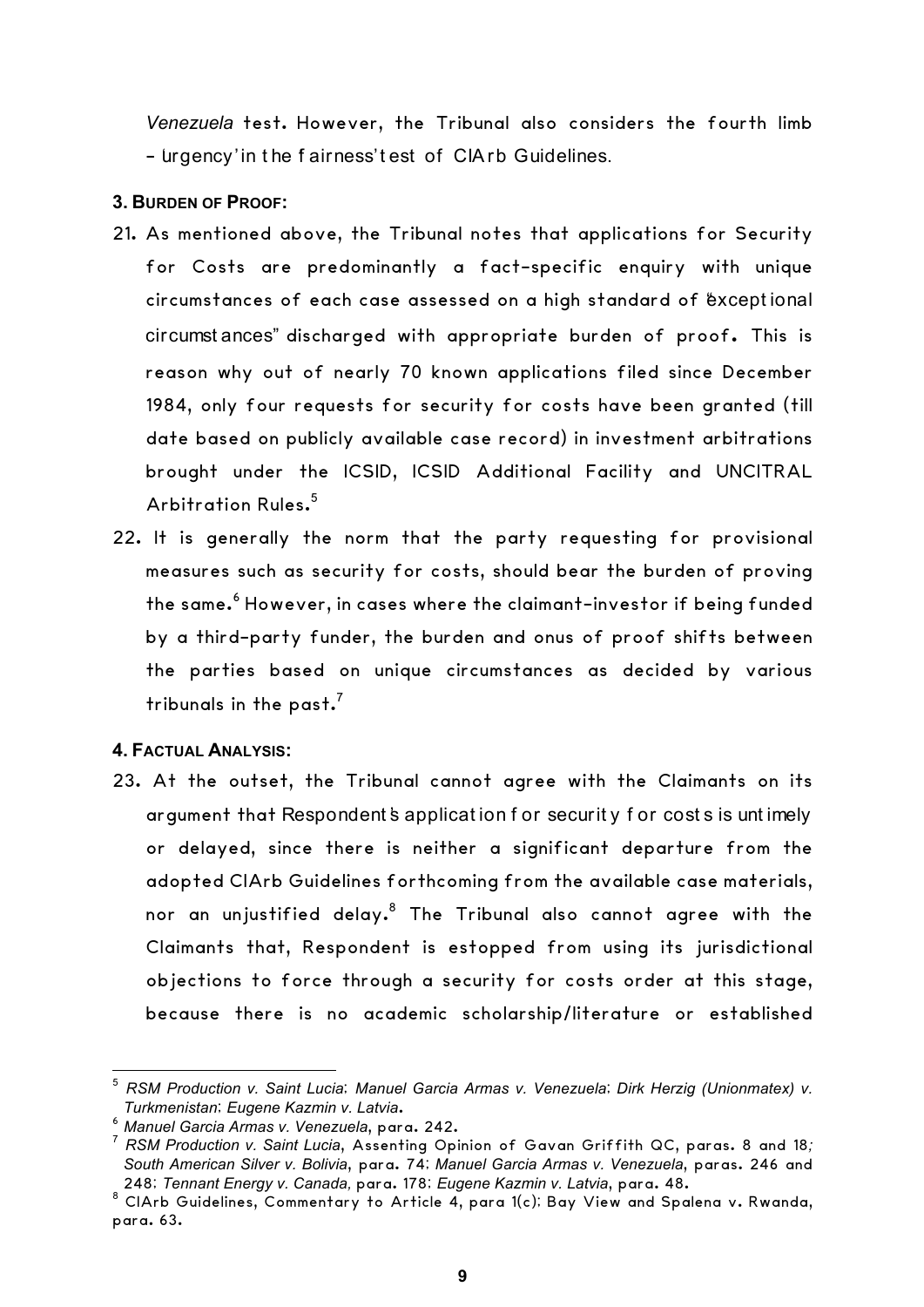jurisprudence by investment arbitral tribunals under the UNCITRAL Rules to that effect.

- 24. The Tribunal considers the test laid down in *Manuel García Armas v. Venezuela* (with the language used in the CIArb Guidelines) for the factual analysis below:
- **(A) WHAT ARE THE PROSPECTS OF SUCCESS OF THE CLAIM(S) AND DEFENCE(S):**
- 25. Claimants argue that the Renewables Law', as approved by Respondent's Parliament violated *interalia* Fair & Equit able Treat ment' st and ard and consequently breached both the Netherlands-Slovenia BIT and the ECT. Respondent has sought *interalia* to use its objections of *ratione voluntatis* of Intra-EU BIT termination and corruption allegations in the investment to demonstrate that this tribunal lacks jurisdiction to adjudicate this dispute. The Tribunal notes that at this stage, a determination on Respondent's jurisdictional objections is not yet made.
- 26. The Tribunal shares the observations expressed in *EuroGas v. Slovakia* and *Millicom v. Senegal* that, at this stage only a prima facie review is envisaged while adjudicating a Provisional Measures application.<sup>9</sup> The Tribunal is also aware of its duty not to pre-judge the merits of the dispute in depth.<sup>10</sup>
- 27. Respondent's argument on corruption allegations in the investment does requires an in-depth analysis with evidence, which cannot be adjudicated at this stage. However, the issue of Intra-EU BIT termination on a prima facie level demonstrates that Respondent does have a prospect in challenging the jurisdiction of this Tribunal. Claimant's claim of breach of FET standard of treatment and its allegation of criminal proceedings as a breach of other treaty protections requires an in-depth analysis and cannot be done prima facie with the limited evidence on record.
- 28. Therefore, the Tribunal considers that prima facie, there is a reasonable possibility that at least some of Respondent's jurisdictional objections will succeed. However, this does not imply that the Tribunal has expressed its opinion on either of the following: (i) Bifurcation of the

 

<sup>9</sup> *EuroGas v. Slovakia*, paras. 69 and 71; *Millicom v. Senegal*, para. 42.

<sup>10</sup> *Manuel Garcia Armas v. Venezuela*, para.200; CIArb Guidelines, Article 2.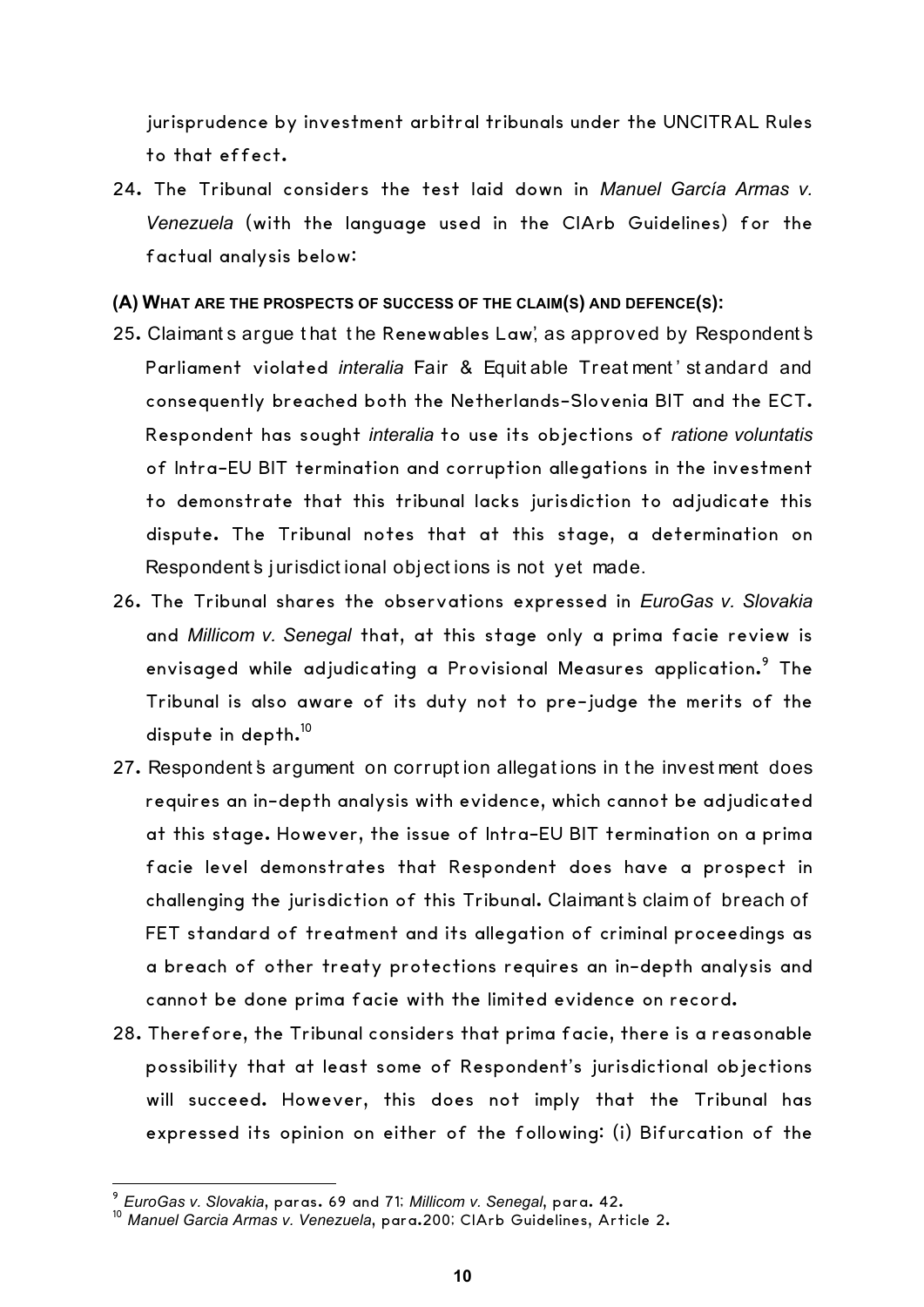hearings (should it be requested by Respondent at a later phase); or (ii) Pending hearing on jurisdictional objections (which requires an in-depth analysis); or (iii) Respondent's prospects of recovering its costs of arbitration including representation costs [dependant on analysis of headings **(B)** and **(C)** below].

- **(B) WHETHER AN ADVERSE COSTS AWARD COULD BE SATISFIED BY THE CLAIMANT AND WHETHER CLAIMANTS' ASSETS ARE AVAILABLE FOR ENFORCEMENT OF AN ADVERSE COSTS AWARD:**
- 29. Respondent demonstrates that there is a likelihood that its costs in this arbitration will not be met since Claimant no. 1 is a shell holding company with no assets other than its shareholding in Claimant no. 2 and the latter no longer has any assets after the criminal seizure.
- 30. As conceded by Claimants themselves, the present arbitration is being funded by a third party - CDF (Claimant's parent company). At this stage, the Tribunal notes that mere existence of a third-party funding arrangement and financial difficulties neither implies Claimant's inability to satisfy an adverse costs decision, nor constitute per se exceptional circumstances justifying reasons for grant of Security for Costs.<sup>11</sup>
- 31. However, Claimant s' acknowledgement that it does not have sufficient assets to meet the security requested by Respondent, is not an established proof that a costs award could not be satisfied by any other means. On comparison, neither have the Claimants shown positively on whether any funding arrangement obliges CDF (its parent company) to pay for a costs award, nor Respondent has demonstrated Claimant's track record of non-payment of cost awards in prior proceedings, or moving/hiding assets to avoid any potential exposure to a cost award, or any other bad faith conduct.
- 32. In a similar situation of no express agreement by a third party-funder to cover costs of arbitration, the tribunal in *RSM Production v. Saint Lucia*, <sup>12</sup> had noted that:

 

<sup>11</sup> *EuroGas v. Slovakia*, para. 121; *Dirk Herzig (Unionmatex) v. Turkmenistan*, paras. 54 and 55.

<sup>12</sup> *RSM Production v. Saint Lucia*, para. 83.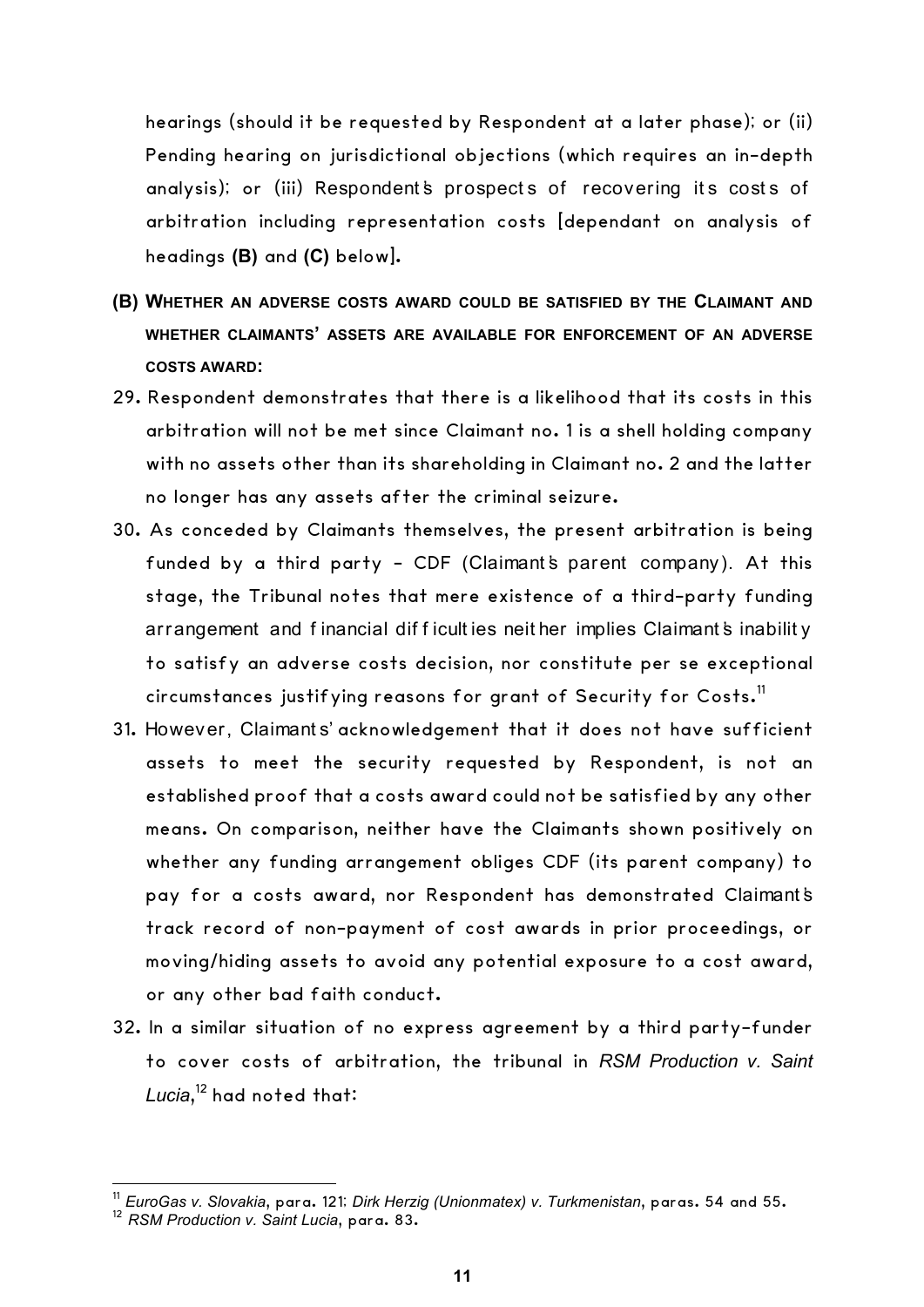*"…. it as unjustified to burden Respondent with the risk emanating from the uncertainty as to whether or not, the unknown third party will be willing to comply with a potential costs award in Respondent's favor"*

- 33. However, the facts of the present case are distinguishable from that of *RSM Production Corporation v. Saint Lucia* where in the latter, the Claimant had a consistent procedural history of non-compliance (among many others) in other ICSID and non-ICSID cases proceedings which provided compelling grounds of "except ional circumst ances" for granting a security for costs decision.13 Following the above dictum of *RSM Production Corporation v. Saint Lucia* to the present facts and circumstances does not arise since such "exceptional circumst ances" has not been demonstrated by the Respondent.
- 34. The two other cases in which security for costs was granted *- Manuel Garcia Armas v. Venezuela*<sup>14</sup> and *Dirk Herzig (Unionmatex) v. Turkmenistan,* 15 had a different factual scenario of the respective Claimants being funded by its third-part funders but had an explicit limitation on such funding for security for costs in its respective agreements. This is not similar to the facts and circumstances of the present case to draw a parallel reasoning since CDF (Parent company of Claimants) has neither agreed nor denied its liability for costs award.
- 35. Therefore, based on the available evidence at this stage and drawing an adverse inference from the Claimant's inability to demonstrate its funding arrangement for arbitration costs with its funder,<sup>16</sup> the Tribunal finds that Claimants do not possess assets (atleast in the Respondent country) for satisfaction and enforcement of an adverse costs decision (if awarded). However, this alone does not necessitate an order of Security for Costs in the present facts and circumstances since the proportionality' and fairness' may out weigh the financial inability as explained below.

## **(C) WHETHER IT IS FAIR IN ALL OF THE CIRCUMSTANCES TO REQUIRE CLAIMANT TO PROVIDE SECURITY FOR RESPONDENT'S COSTS:**

<u> 1989 - Johann Barn, mars ann an t-Amhain Aonaich ann an t-Aonaich ann an t-Aonaich ann an t-Aonaich ann an t-</u>

<sup>13</sup> *Supra*, para. 82.

<sup>14</sup> *Manuel Garcia Armas v. Venezuela*, paras. 194 and 198.

<sup>&</sup>lt;sup>15</sup> Dirk Herzig (Unionmatex) v. Turkmenistan, paras. 57 and 62.<br><sup>16</sup> ClArb Guidelines, Commentary to Article 3, para d.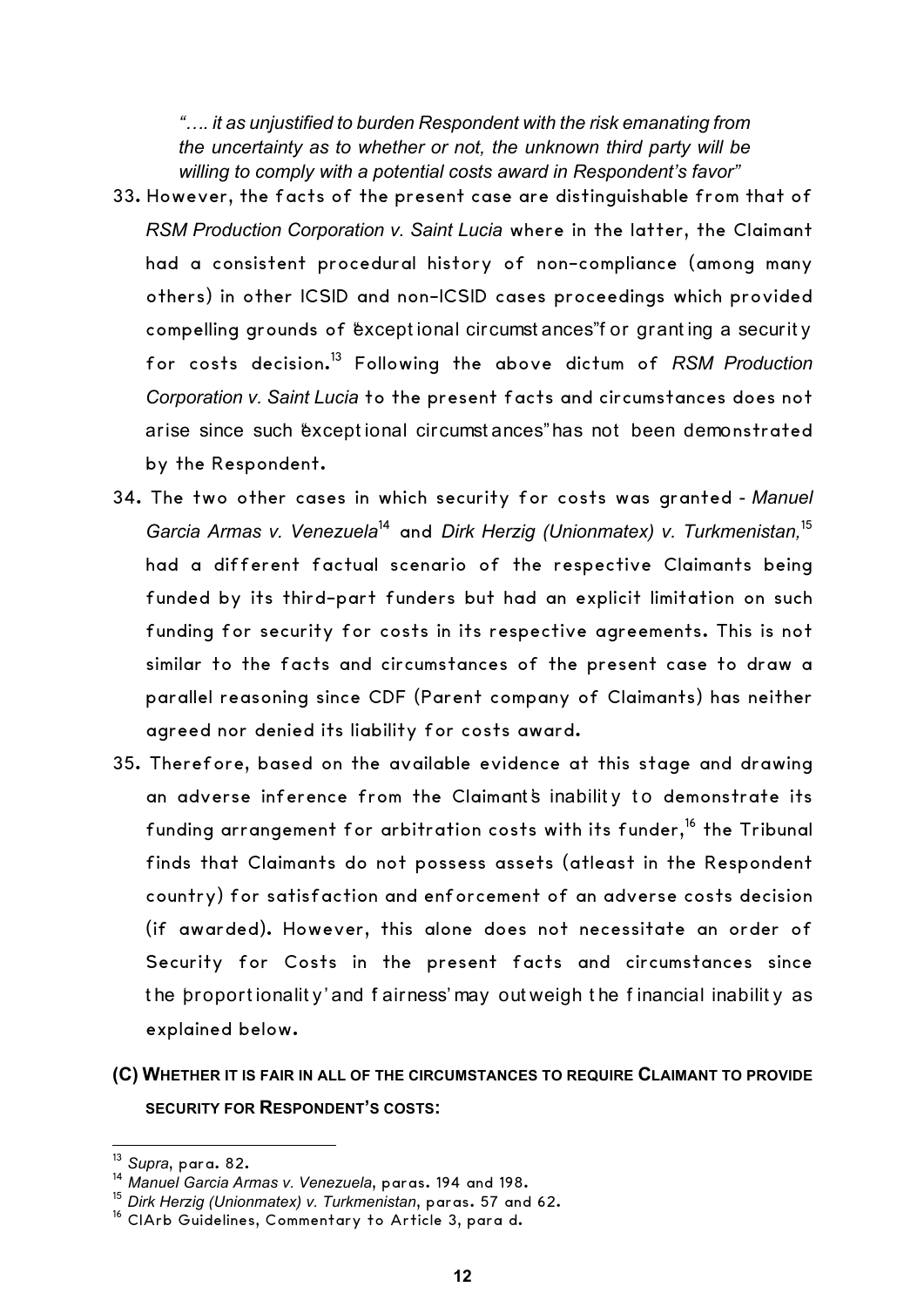- 36. In Tribunal's opinion, t he present Securit y f or Cost s applicat ion needs t o be adjudicated by balancing conflicting interests of both the parties.<sup>17</sup> The Tribunal is also conscious that granting a Security for Costs Order may st if le the merits of Claimant's case, which is yet to be adjudicated.<sup>18</sup> Theref ore, while assessing proport ionality' and f airness' of a security for costs application, this Tribunal quizzes the existence of "exceptional" circumst ances" from the available evidence on record.<sup>19</sup>
- 37. Considering that a hearing on jurisdictional objections and merits of the dispute in pending, the Tribunal notes an allegation of the Claimant (though not proved in detail) that the actions of Respondent st at e's criminal courts are a further breach of its treaty obligations, which has ultimately led to the present detrimental financial situation of Claimant. The Tribunal finds that this is a potential circumstance in weighing against fairness' and proportionality' of the measure sought by the Respondent.<sup>20</sup>
- 38. In *Tennant Energy v. Canada*,<sup>21</sup> the following inclusive list of Exceptional circumst ances" (as laid down in *Orlandini v. Bolivia*22) were reiterated while considering a Security for Costs application: (i) Claimant's track record of non-payment of cost awards in prior proceedings; (ii) Claimant's improper behaviour in the proceedings at issue, such as conduct that interferes with the efficient and orderly conduct of the proceedings; (iii) Evidence of a claimant moving or hiding assets to avoid any potential exposure to a cost award; or (iv) Other evidence of a claimant's bad faith or improper behaviour. $^{23}$
- 39. The Tribunal notes that except for the criminal seizure of Claimant s' assets, Respondent has neither demonstrated the urgency of the security for costs measure (absent such "exceptional circumstance") nor

 <sup>17</sup> CIArb Guidelines, Commentary to Article 1, para b; *Eugene Kazmin v. Latvia*, para. 61;

<sup>&</sup>lt;sup>18</sup> ClArb Guidelines, Article 4(2) and Commentary to Article 4, para 2(a); *Orlandini v. Bolivia,* para. 145.

CIArb Guidelines, Commentary to Article 4, para 1(a).

<sup>20</sup> CIArb Guidelines, Commentary to Article 4, para 1(b); *Orlandini v. Bolivia,* para. 145; *Dirk Herzig (Unionmatex) v. Turkmenistan*, para. 55.

<sup>21</sup> *Tennant Energy v. Canada,* paras. 173 and 174.

<sup>22</sup> *Orlandini v. Bolivia*, para.143.

<sup>23</sup> *Libananco v. Turkey*; *Commerce Group & San Sebastian v. El Salvador*; *South American Silver v. Bolivia*; *EuroGas v. Slovakia*; *RSM Production v. Saint Lucia*; *Eugene Kazmin v. Latvia*.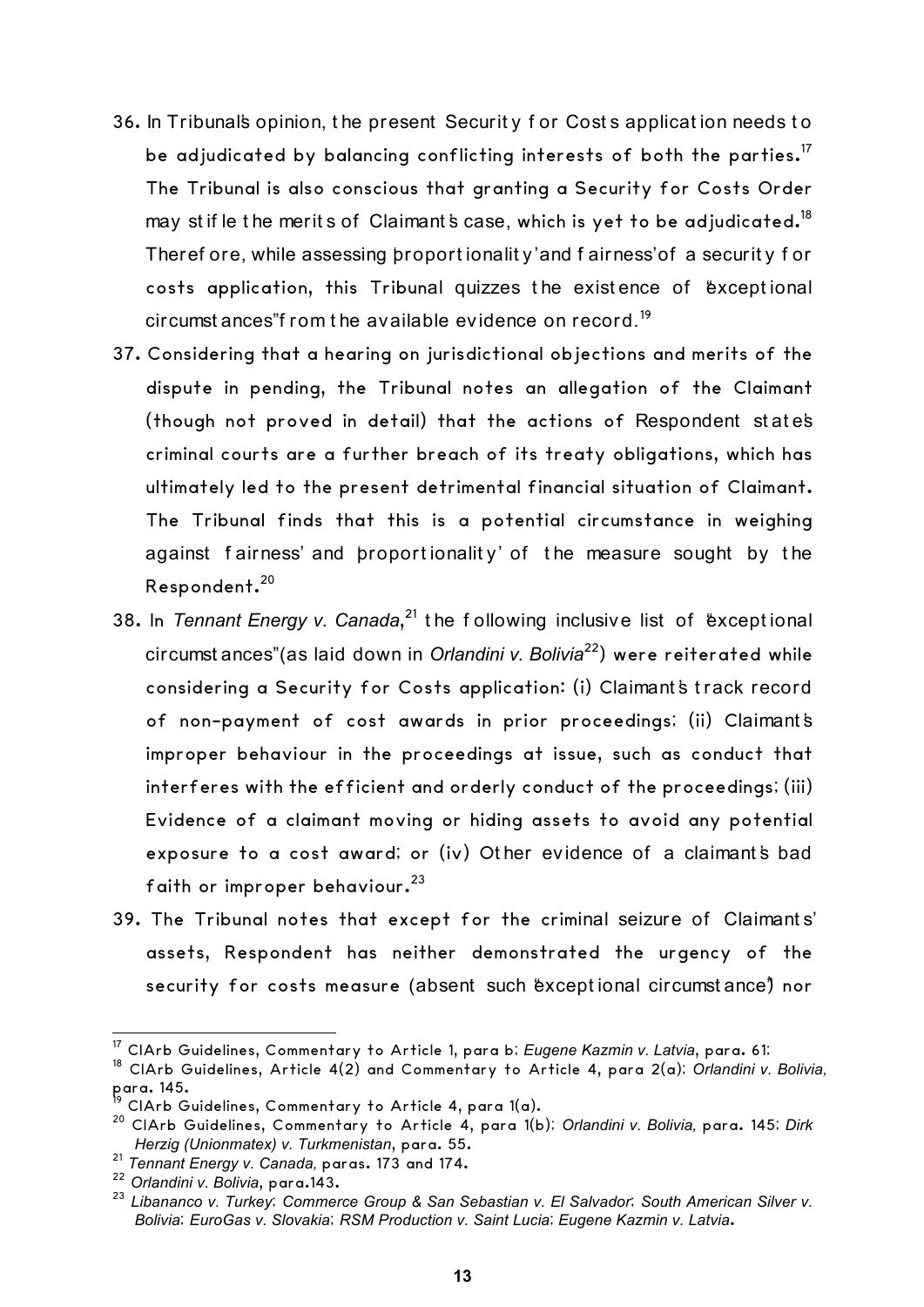explained how such a relief cannot be postponed until the issuance of the award. The Tribunal also notes that Respondent has not justified the split up of the quantum of the requested amount as security for costs -EUR 15 million.

- 40. Since no such "exceptional circumstance" or conduct of the Claimant is forthcoming from the available record in the present case, the Tribunal finds that it is not fair in all of the circumstances to require Claimant to provide security for Respondent's costs.
- **5. APPLICABILITY OF ENGLISH CIVIL PROCEDURE RULES AND SIGNIFICANCE OF PLACE OF INCORPORATION FOR SECURITY OF COSTS**
- 41. Though the findings arrived as above, does not necessitate a decision on supplemental contentions raised by the parties under this heading, the Tribunal provides its reasoning in general (without a detailed legal analysis).
- 42. Respondent claims that CDF is the "real plaint if f" in this arbit ration and thus, under English Civil Procedure Rules, security for costs should be ordered where the named plaintiffs are not the true party with interests in the dispute. On the contrary, Claimants submit that in international arbitrations, English Rules of Civil Procedure is irrelevant.
- 43. Considering that London is the seat of Arbitration in the present dispute, the Tribunal refers to a judgment in *Goknur v. Cengiz Aytacli*, 24 where Coulson L.J., summarised the relevant guidance for an Order of costs against a real party to the litigation, who either controlled or funded the company's pursuit or defence of the litigation to benefit personally. However, in investment arbitrations, it is not uncommon for a claimant company to be supported by its parent company that is not a party to the arbitration.<sup>25</sup> Therefore, the English Civil Procedure Rules may not be applicable here.
- 44. Respondent also raised concerns that a costs award will go unmet since both the parties are not based at the seat of arbitration. Claimants countered that in international arbitrations, place of incorporation of

<u> 1989 - Johann Barn, mars ann an t-Amhain Aonaich ann an t-Aonaich ann an t-Aonaich ann an t-Aonaich ann an t-</u>

<sup>&</sup>lt;sup>24</sup> Goknur v. Cengiz Aytacli, para. 40.

<sup>25</sup> *Bay View & Spalena v. Rwanda*, para. 61.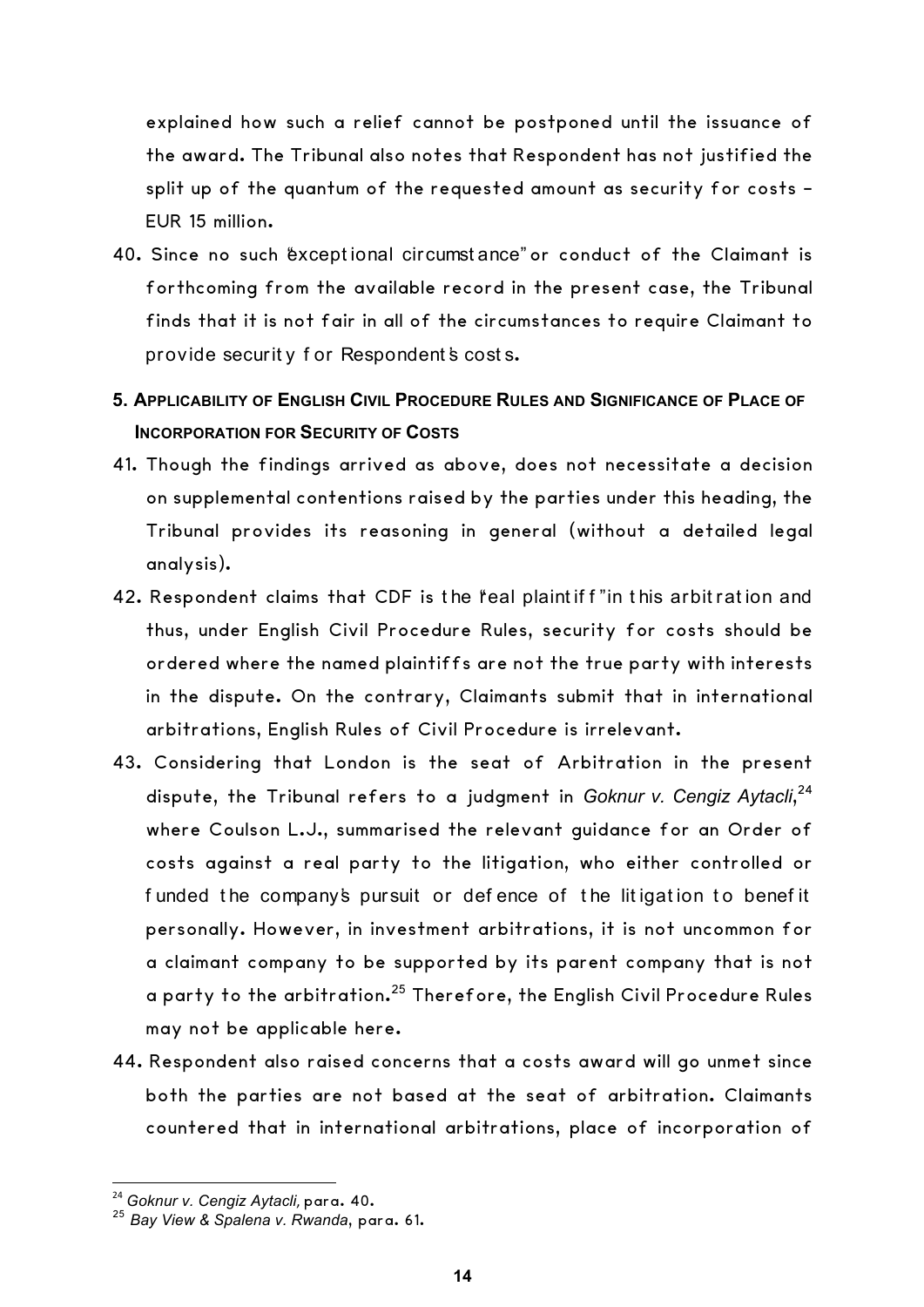the party against whom security is ordered, is irrelevant. Relying on the CIArb Guidelines, the Tribunal opines that discrimination on the grounds of foreign residence would be contrary to the fundamental principles of international arbitration which enables parties from different jurisdictions to choose where their disputes should be resolved.<sup>26</sup> However, location of the assets of a party may be a legitimate consideration since there could be a risk of unenforceability of a costs award in the foreign location of the assets, rather than the foreign residence of the party. $27$ 

#### **VI. TRIBUNAL'S DECISIONS**:

45. For the reasons given above, the Tribunal denies the Respondent's request of Security for Costs.

**Date: 15 October 2021. Place of Arbitration: London, England.**

#### **Sd/- XXXXXXX (Presiding Arbitrator)**

#### **XXXXXXXX XXXXXXXX (Arbitrator) (Arbitrator) EXPLANATORY NOTE TO THE CO-ARBITRATORS**:

1. As the Presiding Arbitrator, I decline to grant a Security for Costs for the Respondent. In my opinion, this is because Respondent has not discharged its burden of proving "exceptional circumstance" against Claimant, though it satisfies the first two requirements of the CIArb Guidelines fairly.

2. Though the previous three cases involving third-party funding arrangement: *RSM Production v. Saint Lucia; Manuel Garcia Armas v. Venezuela*; and *Dirk Herzig (Unionmatex) v. Turkmenistan*, had granted a Security for Costs, the present case is balanced on merits for both the parties. I believe, granting a Security for Costs in this case could frustrate Claimant s' abilit y f rom pursuing it s claims because of its present financial situation and may impact the Rule of Law obligation of investment arbitration tribunals.

<u> 1989 - Johann Barn, mars ann an t-Amhain Aonaich ann an t-Aonaich ann an t-Aonaich ann an t-Aonaich ann an t-</u>

<sup>&</sup>lt;sup>26</sup> CIArb Guidelines, Commentary to Article 3, para f.<br><sup>27</sup> CIArb Guidelines, Commentary to Article 3, para g.